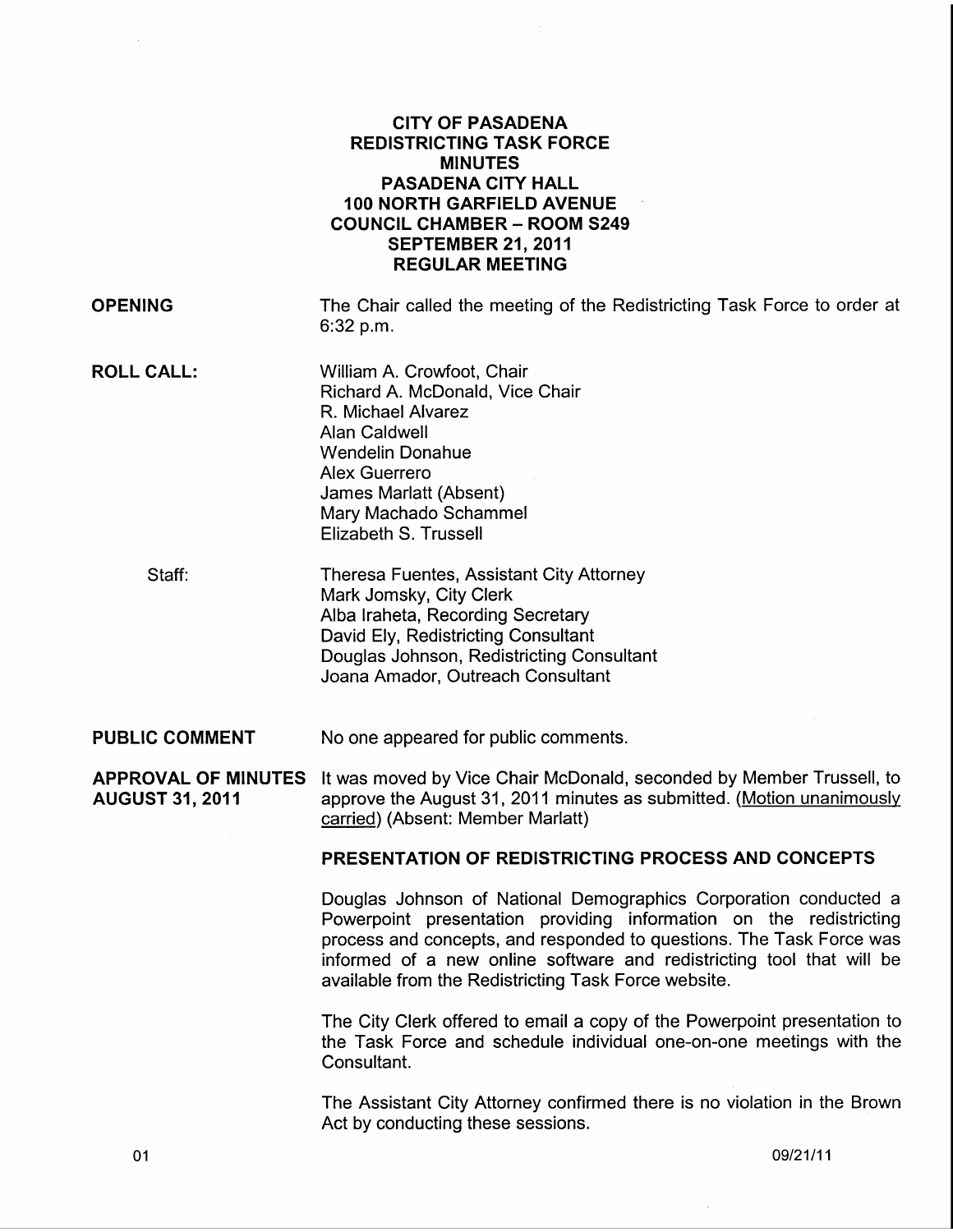On order of the Chair and by consensus of the Task Force, the materials were received and filed.

#### **DISCUSSION AND APPROVAL OF REDISTRICTING CONSULTANT'S DRAFT WORK PLAN**

Douglas Johnson reviewed the proposed Redistricting Consultant's draft work plan, and responded to questions.

The City Clerk provided information regarding the proposed format of having Task Force meetings in every Council District as a way to encourage public participation in the redistricting process.

The Chair asked staff to ensure that Councilmembers are invited to Redistricting Task force meetings when the meeting occurs in his/her district.

On order of the Chair and by consensus of the Task Force, the Draft Work Plan was approved.

#### **REVIEW AND APPOVAL OF PROPOSED PUBLIC OUTREACH PLAN**

Joana Amador, Diverse Strategies for Organization, Inc., and the City Clerk presented the highlights and reviewed the proposed public outreach plan, and responded to questions.

The Chair and Member Trussell suggested that Councilmembers inform their constituents of the Task Force meetings at their District meetings, with the City Clerk to make an announcement at Council meetings. The Chair directed Joana Amador to contact Councilmembers' field representatives and provide information regarding the redistricting process and meeting locations.

Following discussion, Member Alvarez expressed his concerns on the use of Social Media. The City Attorney noted that Facebook might be considered a good communication and outreach tool but cannot be made part of the administrative record.

The Chair suggested that the Outreach Consultant meet with City Attorney and City Clerk to discuss the legal and political issues regarding the use of social media as an outreach tool for the redistricting process and return with a recommendation for the Task Force. The Chair asked the City Clerk to update the Task Force on outreach that is conducted at any community meetings.

On order of the Chair and by consensus of the Task Force, the proposed public outreach plan was approved subject to further review of the social media components.